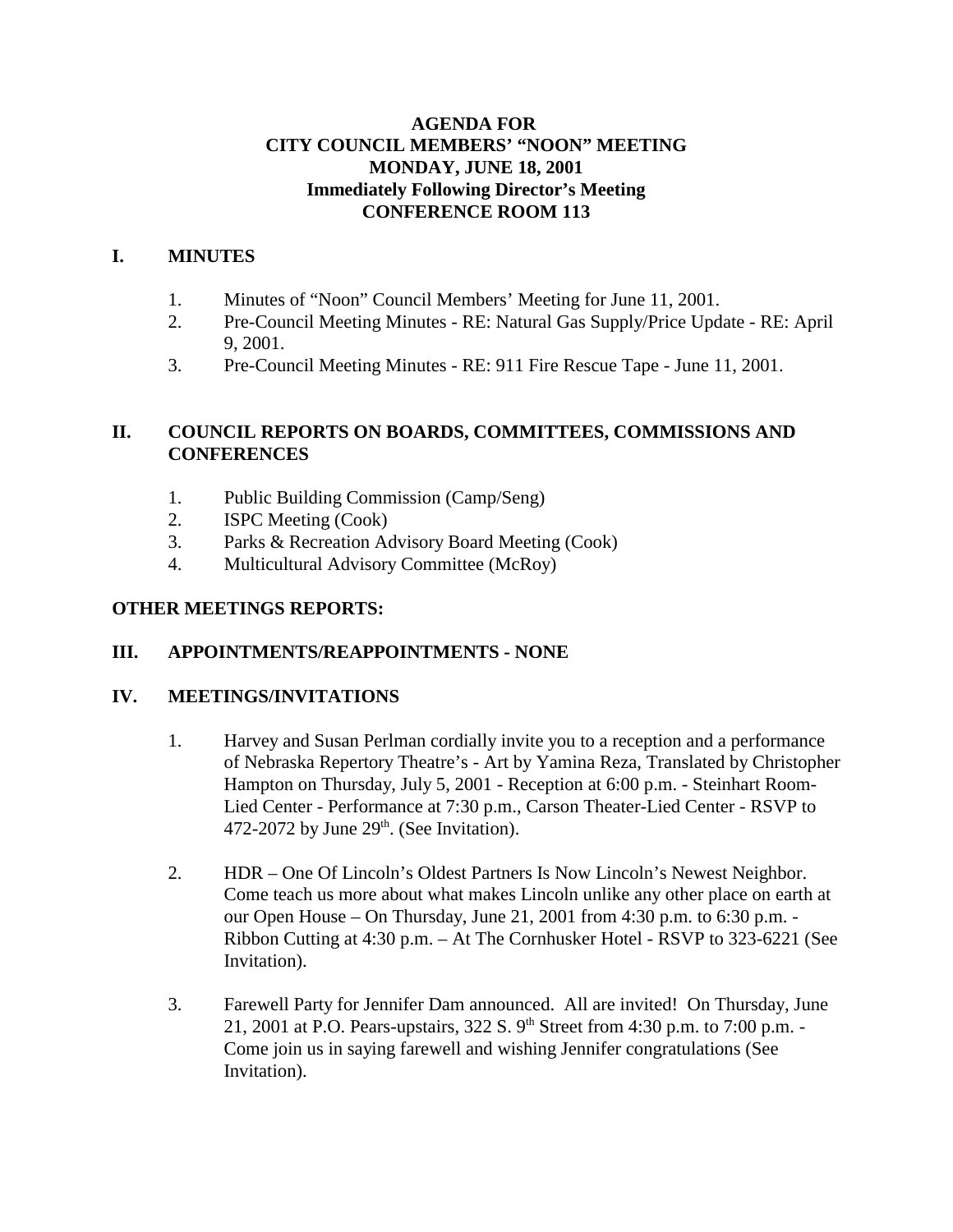- 4. You are invited to an advanced look at new LES programs that will be unveiled in July, at a short presentation Monday, June 25, at the Nebraska Club from 5:00 p.m. to 6:30 p.m. (See Letter of Invitation).
- 5. tech ed solutions announces its grand opening on Wednesday, June 20, 2001 from 1:00 p.m. to 6:00 p.m. - Technology Education Solutions, 5900 S.  $58<sup>th</sup>$ Street, Suite E - 437-8410 (See Invitation).

# **VI. REQUESTS OF COUNCIL FROM MAYOR - NONE**

### **VII. MISCELLANEOUS**

- 1. Discussion on the "Opening Comments".
- 2. Discussion on the Council Guidelines
- 3. Discussion on the request for Ambulance data on what information does Council want.
- 4. Discussion on when Council would like to reschedule their 911 Tour.
- 5. Discussion of City Council investigation of Ambulance Issue. Powers of Council to investigate and procedures.

### **VIII. ADJOURNMENT**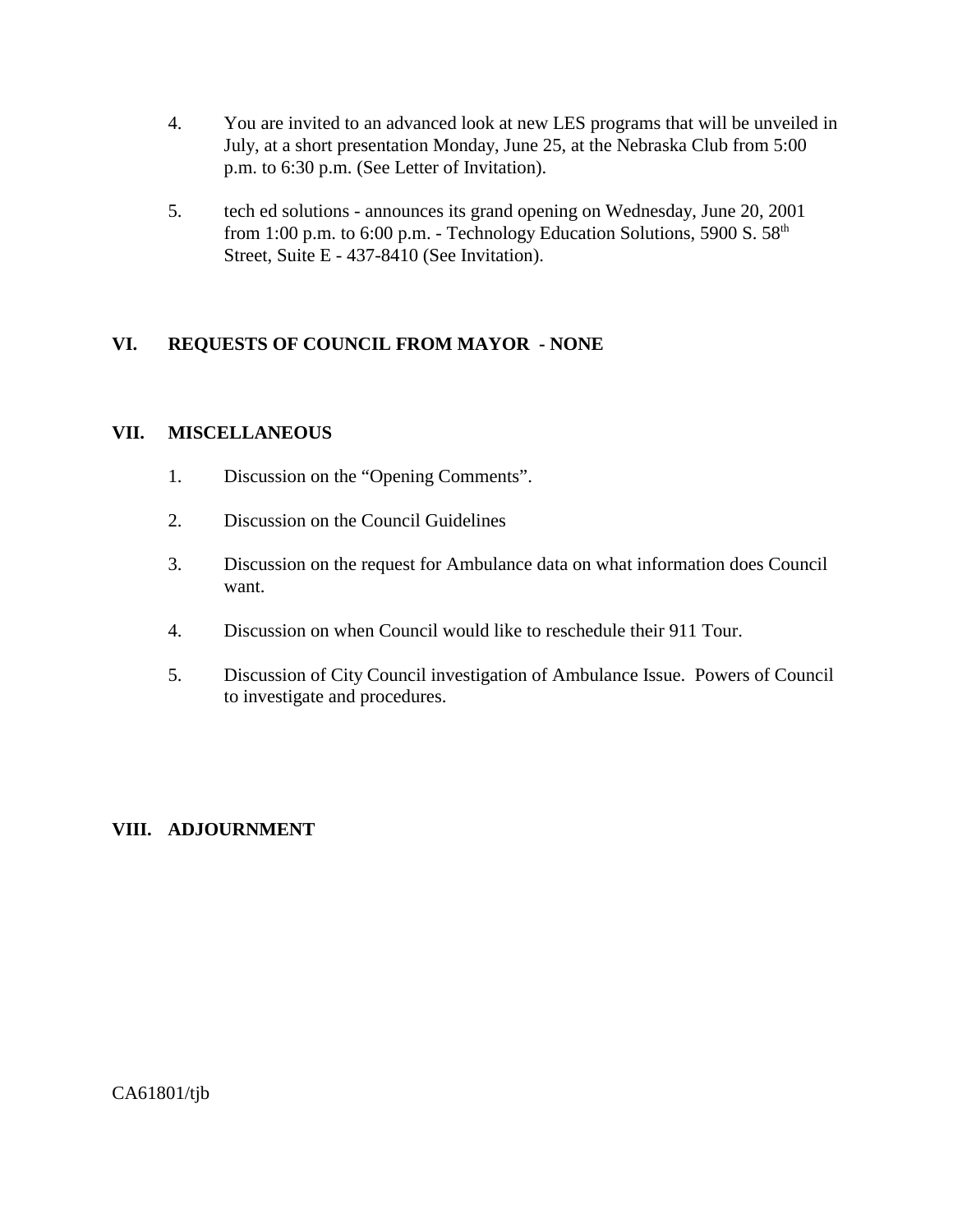# **MINUTES CITY COUNCIL MEMBERS' "NOON" MEETING MONDAY, JUNE 18, 2001** *CONFERENCE ROOM 113*

**Council Members Present:** Annette McRoy, Chair; Jonathan Cook, Vice-Chair; Jon Camp, Glenn Friendt, Coleen Seng, Ken Svoboda, Terry Werner.

**Others Present:** Mark Bowen, Ann Harrell, Mayor's Office; Dana Roper, City Attorney; Joan Ray, Council Secretary; Ken Hambleton, *Journal Star* representative.

## **I. MINUTES**

- 1. Minutes of "Noon" Council Members' Meeting for June 11, 2001.
- 2. Pre-Council Meeting Minutes RE: Natural Gas Supply/Price Update RE: April 9, 2001.
- 3. Pre-Council Meeting Minutes RE: 911 Fire Rescue Tape June 11, 2001.

Mr. Jonathan Cook, Council Vice-Chair, requested a motion to approve the above-listed minutes. Coleen Seng moved approval of the minutes as presented. The motion was seconded by Terry Werner and carried by the following vote: AYES: Jonathan Cook, Glenn Friendt, Annette McRoy, Coleen Seng, Ken Svoboda, Terry Werner; NAYS: None; ABSENT FOR VOTE: Jon Camp.

# II. **COUNCIL REPORTS ON BOARDS, COMMITTEES, COMMISSIONS AND CONFERENCES**

1. PUBLIC BUILDING COMMISSION (Camp/Seng) Ms. Seng reported that the number one item was in regard to the flat monitors on the [Council Chambers] dais. She reported that Don Killeen will talk with Bill Luxford and they will look into it.

Ms. Seng reported that the meeting then moved on to the parking lot enforcement issue. There will be no report until the next meeting.

She stated that the space heater policy had been discussed. No policy has been received from the State yet, so this will be on the Agenda for the next meeting.

The surplus property policy was discussed. Ms. Seng noted that Dana Roper is looking at that before approval is requested before both bodies (City Council and County Board).

The redesign of the Health Department reception area was outlined and approved. They have been going ahead with an architect and looking at re-using their systems furniture. It is important with the increase of clients coming in to the Health Department to have this update completed.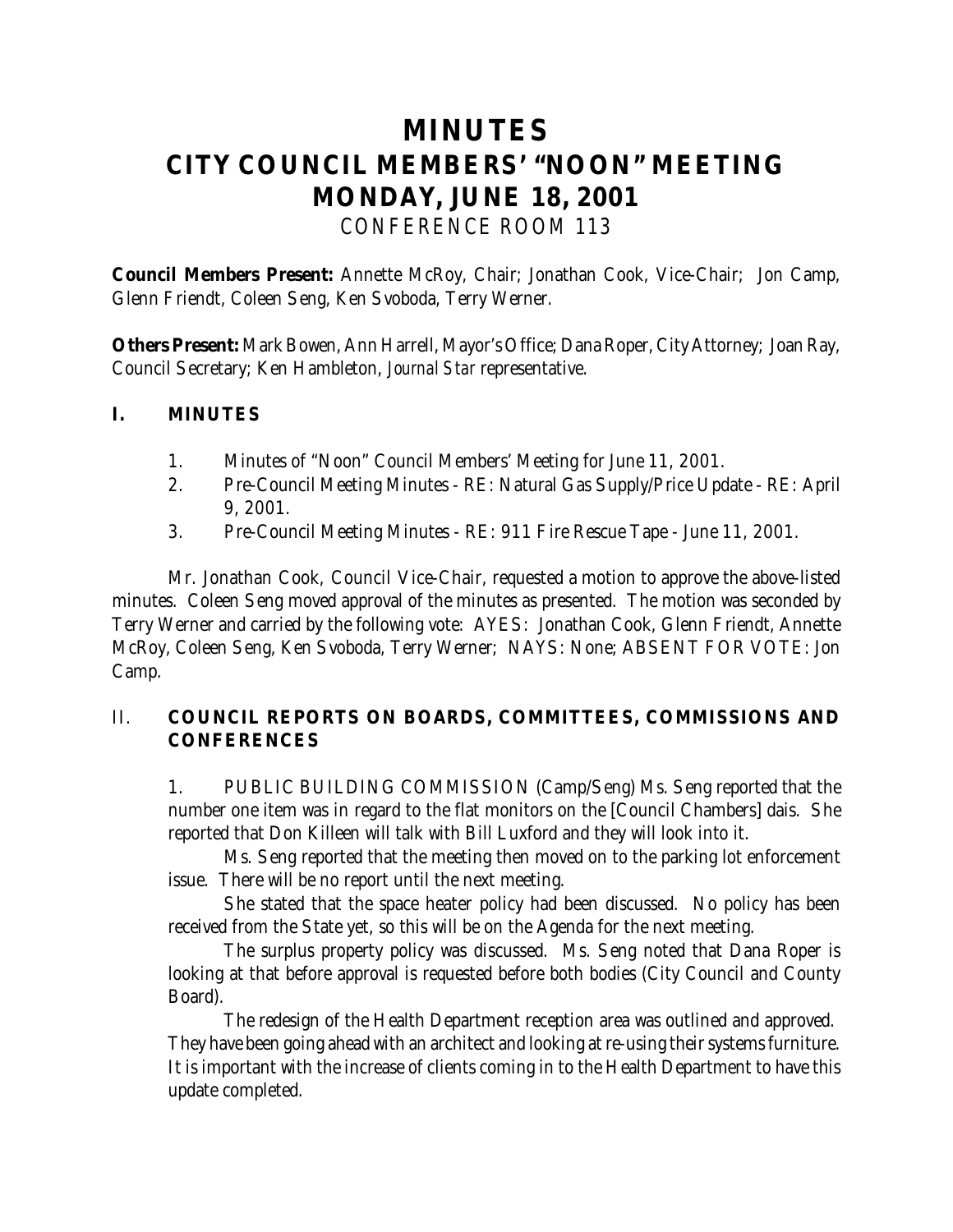Ms. Seng reported that under "New Business" they had discussed the landscaping plans for the area between the County-City Building and the Hall of Justice. If one looked at the area, it would be obvious that it was made to have some landscaping. This just hasn't been done. The Public Building Commission approved a motion for this project to go out for bid. Sinclair Hille had submitted an original design.

One of the judges has sent out an order about media coverage in the district court which settled a whole lot of things for that building. Mr. Cook asked what that issue was about? He wondered if it was a concern for limited coverage - or no coverage? Ms. Seng noted that they did not want the media in the chambers; and the judge felt there were too many people running up and down the halls.

Ms. Seng continued, noting that the PBC also heard again on the changing and moving of the different offices. Most of this has been made possible because the Election Commission will be moving out to  $46<sup>th</sup>$  between Vine and "R" Streets. That building, which the County has purchased, is under re-construction there right now. So, when the Election Commission vacates across the street, the entire Personnel Department will be moving over there. When they move out of their two locations in this building, Georgia will be delighted at having everyone in one location. Then, the County Assessor and Human Services and Public Defender Offices will all be using parts of the areas vacated by the Personnel Department.

Ms. McRoy commented that one of the letters mentioned re-locating recycling bins to that lot. Ms. Seng stated that Gene Hanlon would be dealing with that issue. Ms. McRoy felt it was a good idea.

Ms. Seng continued, commenting on the City's sign policy (after the uproar created in the State Capitol rotunda regarding signs in that area). Ms. Seng noted that Mr. Roper was working on the City's policy regarding citizens' signs at the public meetings, stating that the current policy may take care of any situation that might arise. It was asked what the current policy is on such signs and Ms. Seng noted that that was uncertain, but Dana will check it out to make sure that it is adequate. Ms. Seng noted that really large signs probably would not be favored in the Chambers. It was asked if the signs could be [allowed] in the hallway rather than in the Chambers. Ms. Seng answered that those were the type of questions that would be answered with Mr. Roper's review.

Ms. Seng reported that the PBC then went into Executive Session on the North Block Parking.

Mr. Camp added that he had brought up two items at the meeting. One being the State Flags in the court rooms.

- 2. ISPC (Cook) No Report
- 3. PARKS & RECREATION ADVISORY BOARD (Cook) No Report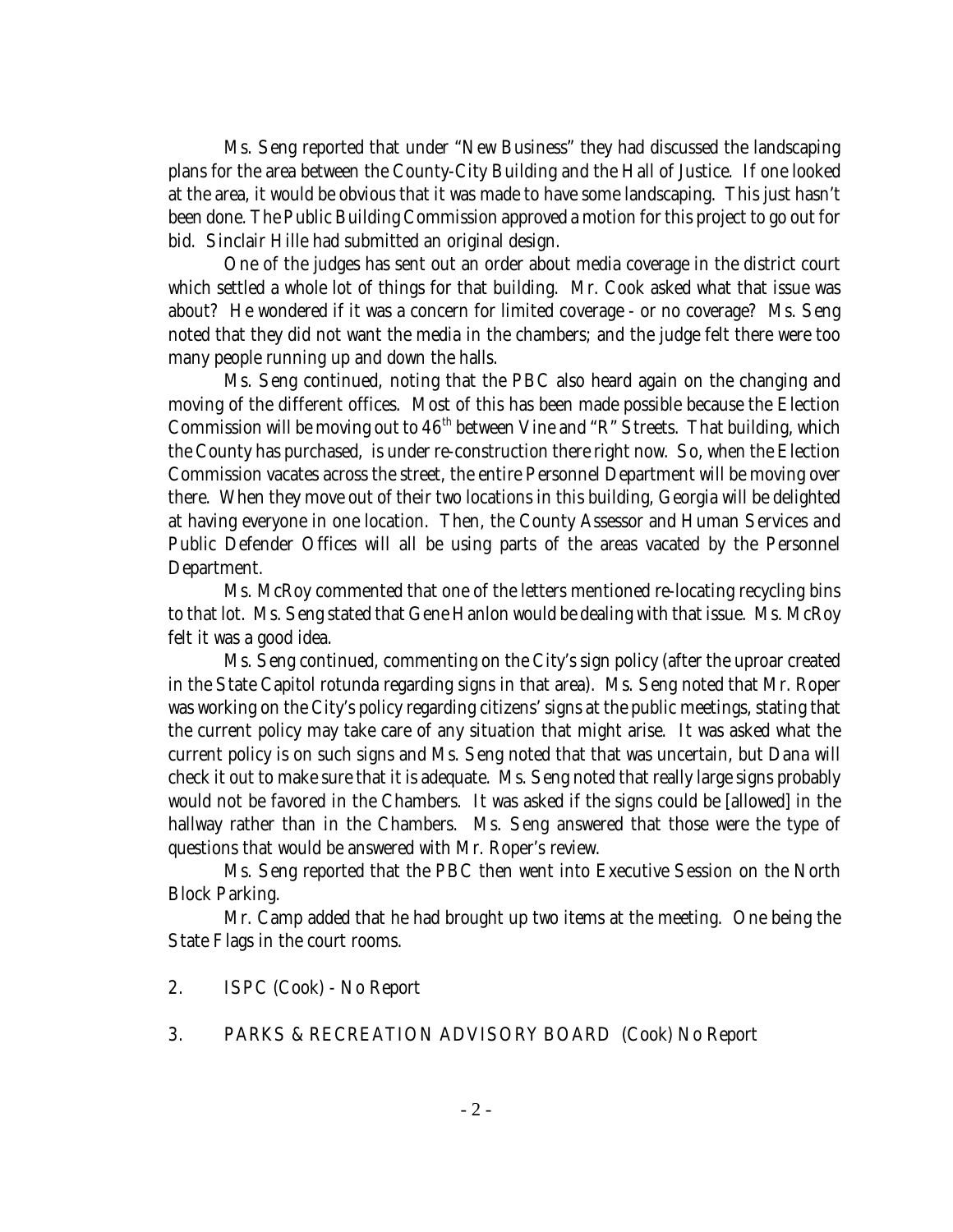### 4. MULTICULTURAL ADVISORY COMMITTEE (McRoy) No Report

 OTHER MEETINGS REPORTS: Ms. McRoy reported on the Co-ordination Meeting for the South/East Beltway Joint City Council/County Board Public Hearings. Ms. McRoy explained that nothing had changed as far as dates and times.

Ms. McRoy reported the highlights of discussion on the conducting of the meeting and the room set-up::

- a) The amount of time a speaker would have (5 Minutes per person). The mediator wanted to stick to that proceudre - hard and fast. If someone wanted to speak again, they would go to the sign-up sheet and sign in again.
- b) If several people signed up, could they transfer their time to one person and give that person extra time. (It was determined at the co-ordination meeting not to allow that)
- c) Other logistics of the meeting
- d) Planning Department would have a summary prepared of the Planning Commission's recommendations.
- e) Also discussed was the duration of the meeting. Ms. McRoy asked the Council if, at 8:45 p.m. -near the close of the meeting- if there were many persons left to speak, would Council want to run until they had given everyone a chance to speak, or stick to the advertised time of 4:00 p.m. to 9:00 p.m. - No conclusion had been reached. (Council determined that they would just as soon stay until everyone had an opportunity to speak - stating that flexibility is desirable)
- f) Would those who spoke at the 15<sup>th</sup> meeting be allowed to speak on the  $22<sup>nd</sup>$ .

These were all issues discussed at the meeting. Mr. Cook asked if there was discussion on the voting on the same evening as the meeting on the 22<sup>nd</sup>. Ms. McRoy stated that Mr. Henrichsen did discuss holding another meeting after the  $22<sup>nd</sup>$  if action was not taken that night. Here flexibility was also encouraged. Ms. McRoy stated that Mr. Henrichsen planned to poll each individual Council Member and County Board Member to see what the consensus was on that issue. He felt a meeting could be scheduled then it would be slated, if necessary.

Ms. Seng noted that many people who had been involved in the beltway issue were anxious to just have the decision made with no further delays. Mr. Werner noted that if the vote was not what those people wanted, they would be the first to say, "well, you didn't consider what I said!"

Mr. Friendt noted that his choice would be to have another meeting within a day or two in order to give the Council and County Board Members a chance to review and reflect on the testimony on this very important issue. Mr. Svoboda agreed noting that he would like to have a little time to consider and review the testimony.

Discussion continued briefly with a decision to have the a meeting scheduled after the  $22<sup>nd</sup>$ in order to vote *if necessary*, giving the two bodies the flexibility to vote either on the 22<sup>nd</sup> after discussion between the two bodies or at the later scheduled meeting.

### **III. APPOINTMENTS/REAPPOINTMENTS** - Noted Without Comment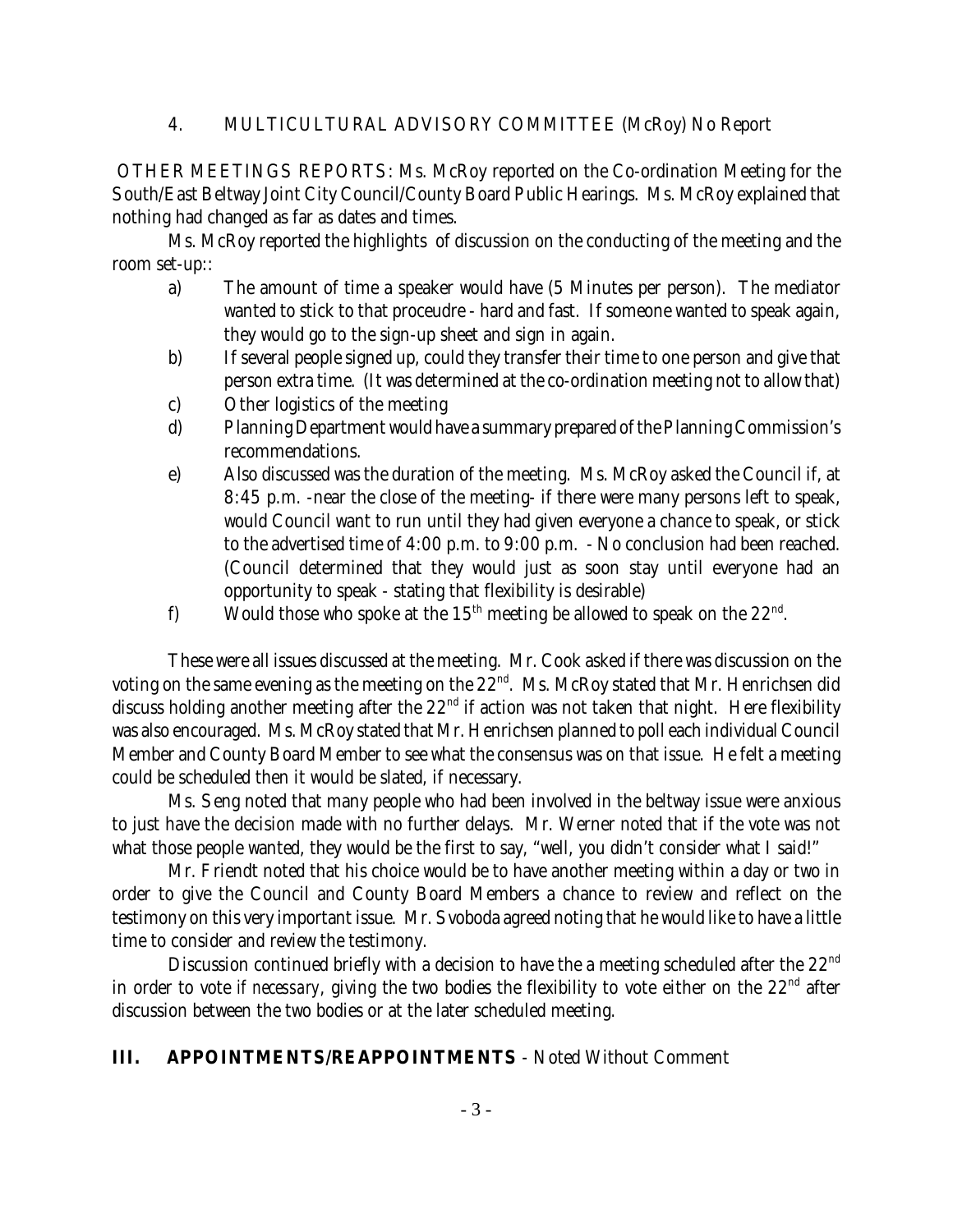### **IV. MEETINGS/INVITATIONS** - Noted Without Comment

### **V. COUNCIL MEMBERS**

**JON CAMP** - No Further Comments

**JONATHAN COOK** - Mr. Cook, on a follow-up on the Parks & Rec meeting, explained that all Council Members will be invited to the Parks & Rec Department's Parks Tour. Ms. Seng noted that Council always used to get a memo on that. Mr. Werner asked what that was. Mr. Cook explained that it was a formal tour of Lincoln's Parks put on by the Parks & Recreation Department.

**GLENN FRIENDT** - No Further Comments

**ANNETTE McROY** - No Further Comments

**COLEEN SENG** - No Further Comments

**KEN SVOBODA** - No Further Comments

**TERRY WERNER** - No Further Comments

MARK BOWEN - No Further Comments

ANN HARRELL - No Further Comments

DANA ROPER - No Further Comments

# **VI. REQUESTS OF COUNCIL FROM MAYOR** - None

### **VII. MISCELLANEOUS** -

1. Discussion on the "Opening Comments". Mr. Cook opened the floor for comments, noting that Dana Roper had reviewed the revised comments and found them acceptable. Mr. Camp stated that he would like to have the rules posted as a notice on the Chamber door or in the room and eliminate the reading altogether.

Mr. Friendt said that he supported the continued reading of the notice as a reminder to conduct the City's business with decorum and civility. He felt it did not hurt to have that reminder. He supported the modified version to expedite the meeting process, but supported continued reading *and* posting it as well.

Ms. Seng noted that a lot of other groups use the chamber and a posting might be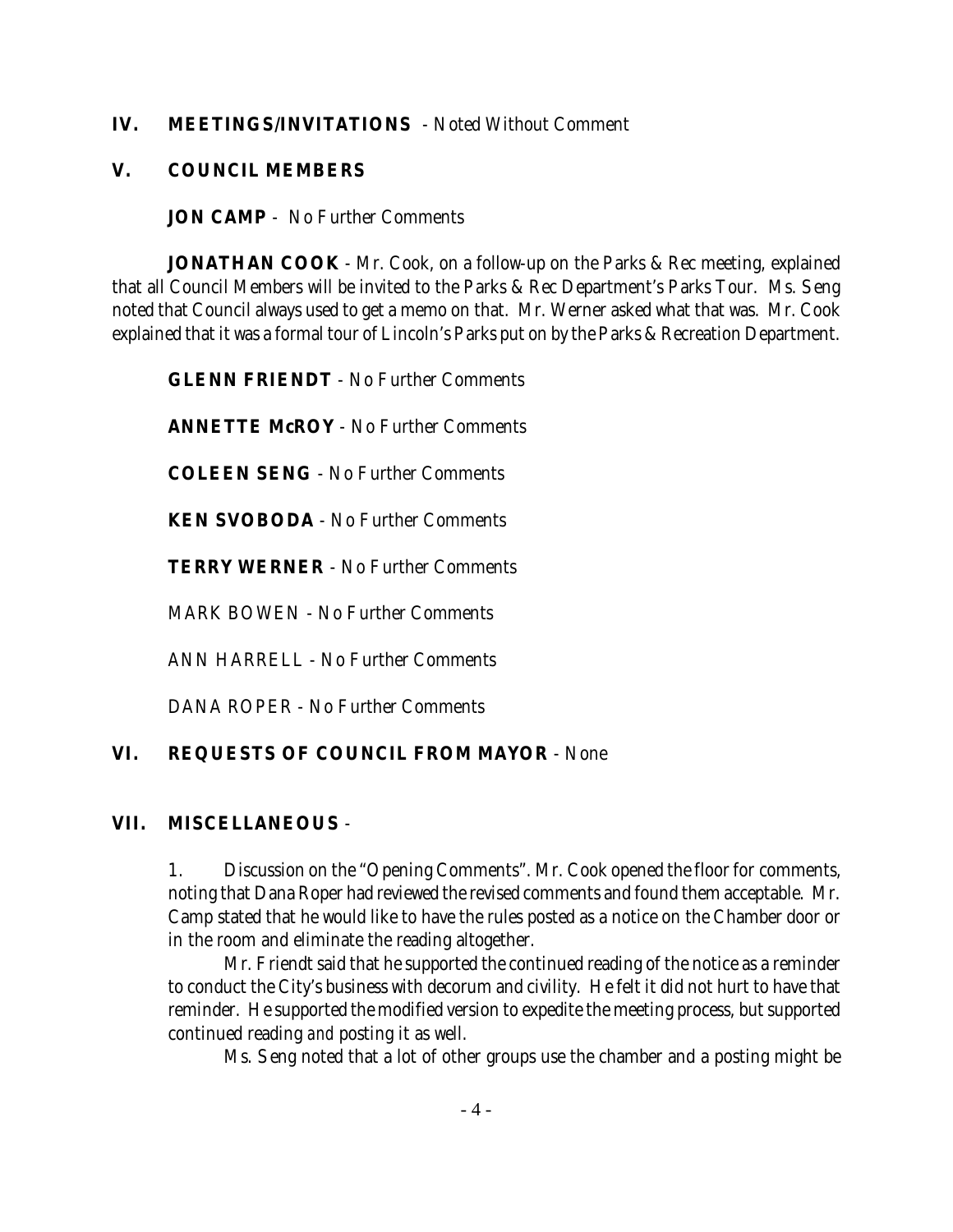useful for them. Mr. Cook felt a cover page on the agenda each week could explain the rules. Ms. McRoy asked Ms. Ray to investigate what the cost might be of a semi-permanent plaque to post the rules. Ms. Seng noted that she and Mr. Camp would have to take that to the Public Building Commission. If there is going to be something attached to the building, it would have to be approved by the PBC.

Ms. Ray stated that it would be nice to have something on *all* the Conference Room doors which would accommodate signage by simply sliding the notice in place. This would accommodate all notices for everyone using the room (such as "Executive Session"...or "No Cell Phones")... without having to Scotch tape these notices to the doors. Ms. Seng and Mr. Camp indicated that could be brought up at the Public Building Commission meeting.

2. Discussion on the Council Guidelines - Mr. Cook noted that he had passed this information out last week in the hopes of putting a little more formality into Council's proceedings. We seemed to have slipped into a willy-nilly procedural fashion. The formal Council meetings are best for *public* input and the voting session. If we have big negotiations we need to conduct, he felt it was best, in most cases, to try to get those things done outside of the meeting rather than during the meeting. [Staff Note: This is what Pre-Council's are for]

Mr. Cook continued commenting that, regarding the discussions on negotiating dollar amounts before the public had even spoken, the feed-back he had been receiving after the meeting was negative He stated that perhaps Council needed a better understanding of when we should propose amendments. He observed that the Planning Commission seemed to be a much more professional operation, noting that they go through the agenda in a certain way, following certain rules. He stated that Mr. Russ Bayer does a fabulous job as Chair, adding that it was very impressive to watch them have their discussions, vote and move on. He explained that there is no confusion because they do one thing at a time and it's clear what they're acting on. If there is a problem, Mr. Bayer makes sure that things stay in line. Mr. Cook noted that while the Council is less formal than that, we need to be cognizant of following the procedure that we all understand.

Mr. Friendt stated that he recalled, in reviewing the Charter, that Council is supposed to conduct those meetings by Roberts' Rules of Order...it states that right in the Charter. The fact is, if you follow Roberts Rules of Order, it usually is an orderly process. Mr. Friendt stated that he felt before he would adopt a new set of rules, he would like to go back and just see what happens if we follow the ones we are supposed to be using. He felt the City Clerk is supposed to be the keeper of the Roberts Rules of Order and Council needed to listen a little more to her in terms of what actions take precedence. He stated that he would like to try that versus the Jonathan Cook Rules of Order. [Laughter]

Mr. Cook stated that his list is an attempt to cover things that are really outside of the Roberts Rules of Order. The Council also has separate rules, which conflict with Roberts Rules of Order and we follow our Council rules where that is the case. It's just that waiting to make motions...we can probably have considerable flexibility during our Council meetings,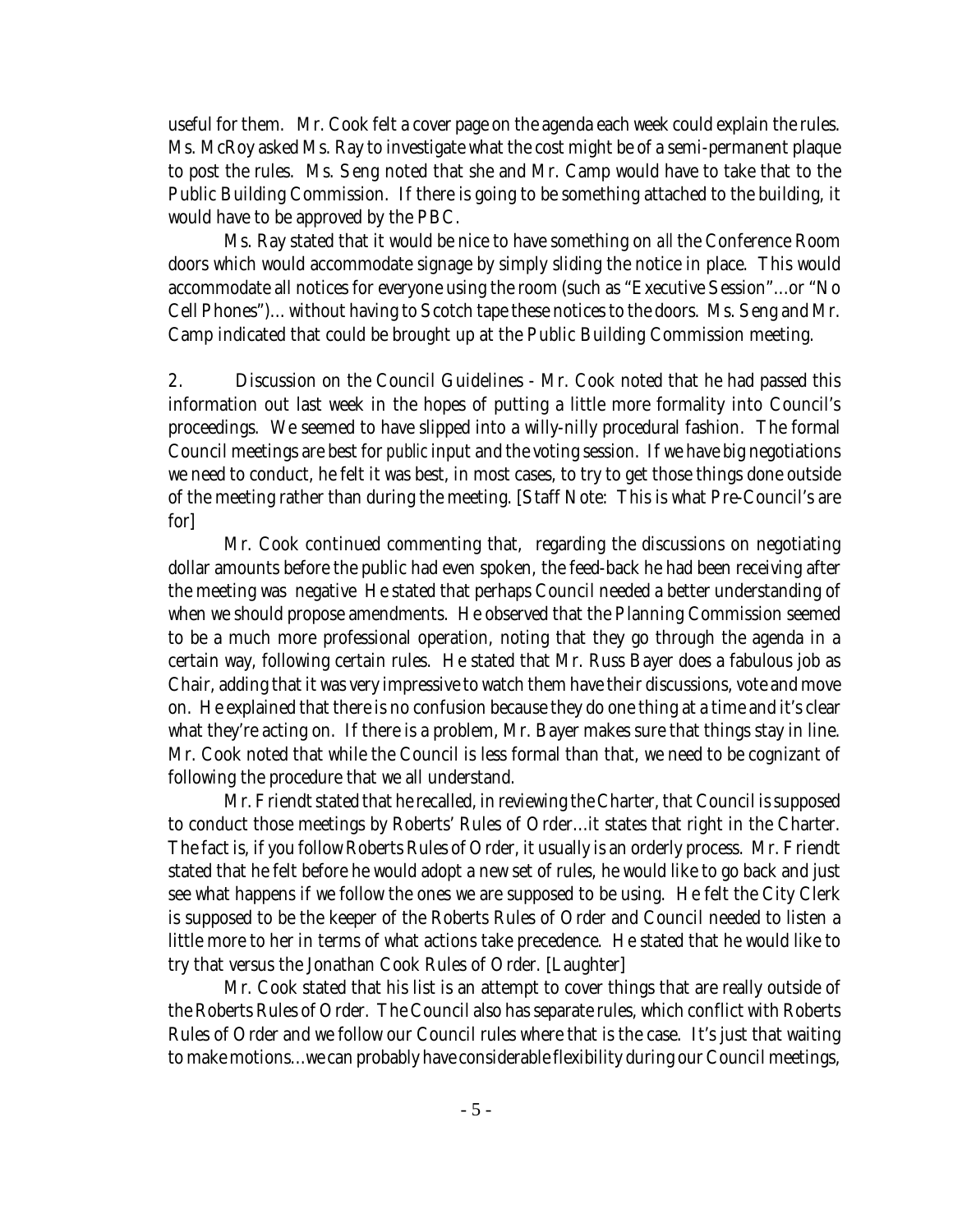even under Roberts Rules of Order. So, that's where this list comes in. He noted that there is no rule about how long any particular Council Member can go on regarding any particular issue or on asking questions during public hearing and so on. For instance we don't have a rule on discussion with staff - or even the audience. He felt we needed to have some formal understanding. Maybe we shouldn't call people up from the audience. He noted that when Planning Commission closes public hearing, the public hearing is closed. They discuss with staff during their deliberations, but they don't say "wait a minute....let's call someone up from the audience"...That's out of order. Mr. Cook commented that Council is very flexible on that, noting that there are circumstances where it is appropriate, but he felt Council should be careful about it.

Discussion continued on various points of order. Ms. Seng noted that she felt it was the City Attorney's role to be the person in charge of these points of order. She noted that perhaps Mr. Roper is uncomfortable doing that, but that would be where a great deal of help needs to repose. If Council is all confused, or angry at each other, or proceeding inappropriately, the City Attorney should get us back on track and operating properly. She noted that was just her thought on the matter.

Ms. McRoy stated that she had talked with Mr. Roper about the Roberts Rules of Order and he had said that the Council has historically been governed by them, but very loosely or informally. Ms. McRoy asked if the Council should start following the Rules to the letter, and Mr. Roper had indicated that it would not be necessary; just stick with what Council has done historically.

Ms. Seng noted that Mr. Friendt had mentioned the Clerk doing that, but she felt, possibly the City Attorney would be better suited for that role. Mr. Friendt stated that he thought the Clerk was responsible for that role. Ms. Seng noted that it needed to be someone other than the Council.

Mr. Cook stated that his list was not something that Council needed to adopt, but was just an outline. If any Council Members have a problem with them, we should discuss it. Otherwise, he felt this was generally the kind of thing we should try to stick to. He felt there was nothing to act on here today. Mr. Werner felt the outline was helpful.

Mr. Cook commented on when it might be appropriate to waive the rules for third reading. He felt is would be appropriate during public session, because if we know we're going to do it, then someone in the audience doesn't have to sit and wait for the voting session, but would know that it's been put on pending or delayed a week. He felt motions to waive the rules may be in order when certain amendments are proposed.

Mr. Camp noted that one thing he would like to add is that the comments he had received on the public hearing portion of the meeting were positive. He had received comments that it was refreshing to see Council finally conducting business in front of the public instead of behind closed doors.

3. Discussion on the request for Ambulance data to determine what information Council wants. It was decided that the information requested should be presented in the format as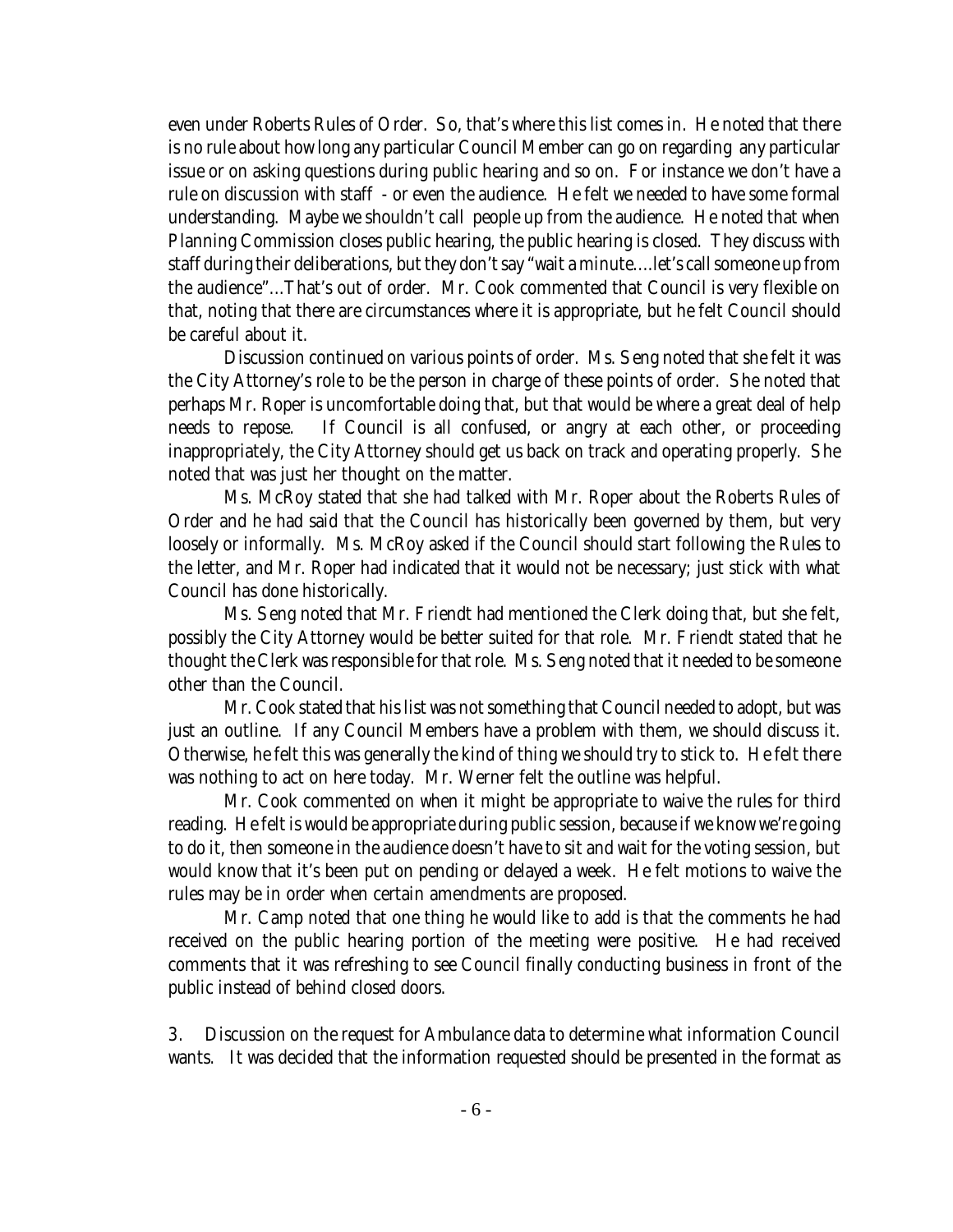requested - for all of the Council Members. The Council will have a weekly pre-council on this issue until they are comfortable that the situation is satisfactorily resolved.

Mr. Camp explained to Mr. Bowen that he had been trying for several months to get the information before he resorted to the RFI format. He stated that he didn't care what format the information was in, but just wanted to know: *What are the projections on revenues; on the number of emergency calls; what are the gross billable runs, what are we collecting, how long is it taking? Just the total numbers on the emergency transport*. Then if Council sees something "out of whack" then they can go back and see what needs to be done. He noted that it worries him that LFD is still saying there are a half-million in billable runs per month and the independent overseer saying no - not with Medicare. Then you can project anything you want because Medicare just pays \$380.25. He wanted to be sure that, for budgetary concerns, the City doesn't have liability issues.

Mr. Bowen noted that the JD Edwards program has information that would answer those concerns. Mr. Camp stated that he had been going to that program for months and it has *not.*

Mr. Bowen noted that the RFI that brought up this thing had been reviewed and answered by Don and Mike in the format that Mr. Camp had presented them. Then, are there any things to be modified that anybody else wanted; was that the format that was preferred by everyone? Or was there some other information that was wanted or some other format to present it in.

 Ms. McRoy asked if Mr. Bowen was saying that they had already answered in the format presented on Jon's RFI and addressed all those 12 items that were presented. Mr. Camp asked if he had missed the answer? Mr. Bowen stated that it was *tentatively* answered, pending whether or not there was some decision from Council for additional information or a different format.

Ms. McRoy stated that Council would look at the answers, which should be brought forward immediately, then if there are other questions or concerns, they could be addressed at a later time. Mr. Cook stated that he thought that the information Councilman Camp was asking for is a good start. Mr. Cook stated that his interest was in how many bills are 30 days over-due, 60 days, 90-days, 120 days. He felt Council should always have that information before us...every week. We ought to have this information updated every week.

We also are concerned about the information from the billing company saying that they were pushed to run up the numbers....they had them all in the computer....runs that they had done that were potentially billable, but actually didn't have the information and couldn't actually send bills because they didn't have enough information to make it happen. That was certainly misleading to us. He stated that he would like to have percentages of how many days after a run does a bill go out? He didn't get an answer to his question this morning. On average is it 2 days, 5 days, 20 days? Are these bills different from others? Do they need to be segregated by BryanLGH and St. E's . But he thought there should be *some* number there. (i.e. 20% go out within 2 days, 80% out within 6 days). He wanted an on-going reflection of how quickly we're getting the bills out the door. Then, of course, we'll see how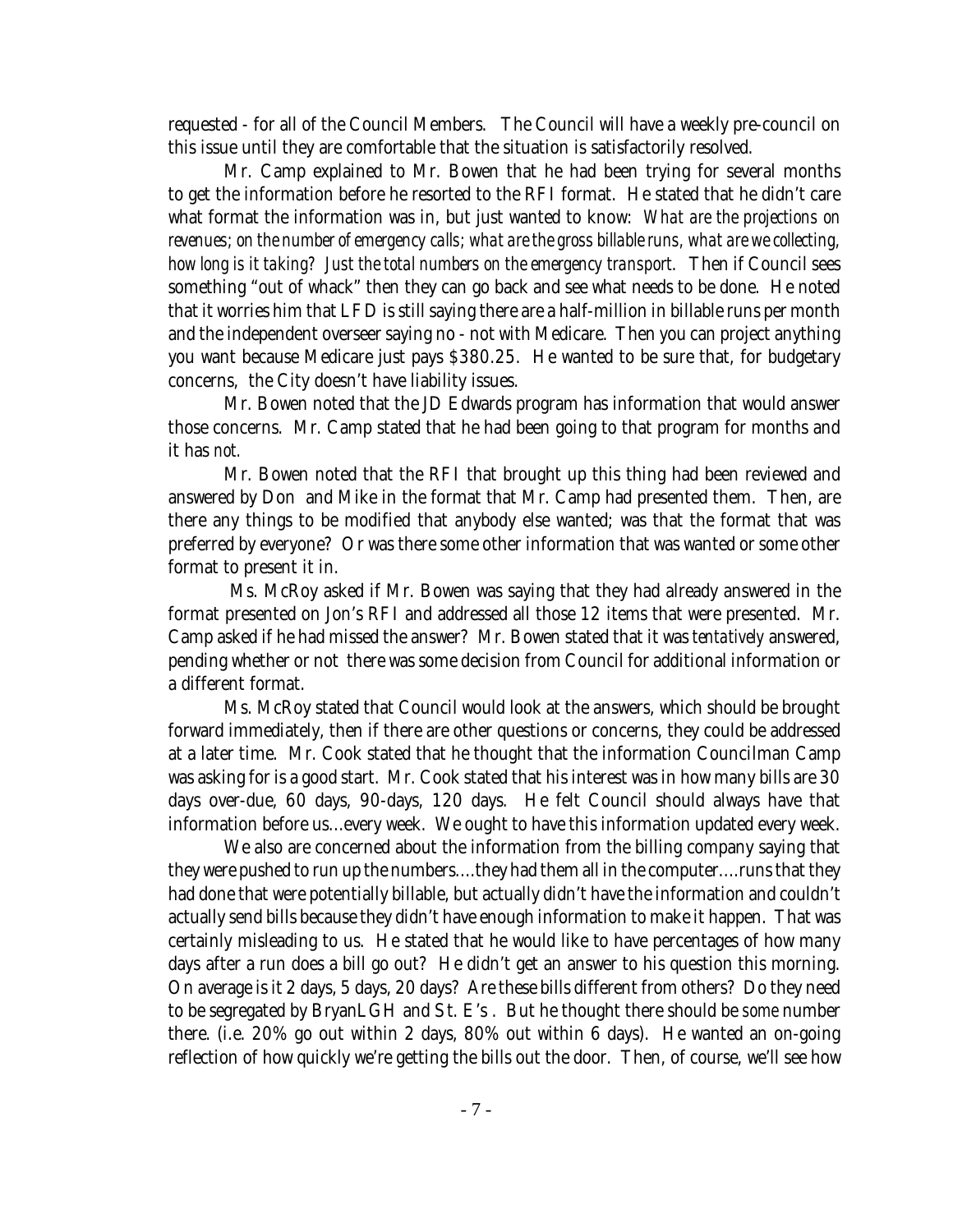quickly they come back with our 30-60-90 day question.

Ms. McRoy stated that information comes from the vendor and wondered if there would be extra charges for the reports. Mr. Bowen stated that those kinds of reports are required from the contractor monthly. Mr. Cook thought if it costs extra money for such reports, it costs extra money. If we're saving \$500-\$1,000 in some fee somewhere because it takes a little more to collect the data we need...then we end up not knowing something we need to know...well - he can't worry about that fee too much at this point. We have to have that information before us. Too much information is better than too little.

Mr. Camp said that it was noted at the pre-council meeting that there was a computer terminal on Sherry Knudsen's desk where she could access that billing information on an instant basis as they're updated. He stated that his intent is not to create extra expense, but to get some simple information. Suggestions are welcome. The format is not important...he just wants the information.

Mr. Bowen said that they had the answer to the 12 points, but they were waiting to know if there is going to be a common format. Ms. McRoy stated that they should just use that format and if there is additional material needed, it could be requested later. Ms. Seng noted that all the Council Members should have the material. Mr. Cook stated that they also all want the additional information on how quickly the bills are being sent after runs

Ms. McRoy advised Mr. Bowen to go ahead with the format as submitted by Mr. Camp and cover those points and if there is additional information needed, the Council would request that. Mr. Svoboda stated that the contract called for monthly reports. Mr. Bowen passed out to Council the cover sheets that had been submitted with the earlier materials on this issue.

4. Discussion on when Council would like to reschedule their 911 Tour. - To be carried over to next week's "Noon" Agenda

5. Discussion of City Council investigation of Ambulance Issue. Council's Powers and Procedures to Investigate: Mr. Cook asked if, since weekly pre-council updates have been set up and we're getting the information that we requested, if we're not satisfied that progress is being made, we can talk about additional steps at a later time.

Mr. Camp stated that, as was expressed in the press release, it is important to do something in the pre-stage. He felt this was important. He noted that Russ Bayer was being brought in, which would be equivalent to the triage, stopping the initial hemorrhaging. He still felt there was a second step yet needed to really survey the situation and make sure its all working out.

He noted that people had been bringing to his attention the allocations between the Fire Department, (the City actually), and their parts in operating expenses. Peoples' time, for instance. We need to get a true picture of what expenses are being incurred. He noted that at present, he had no idea. He mentioned the consultant; he was concerned about Patty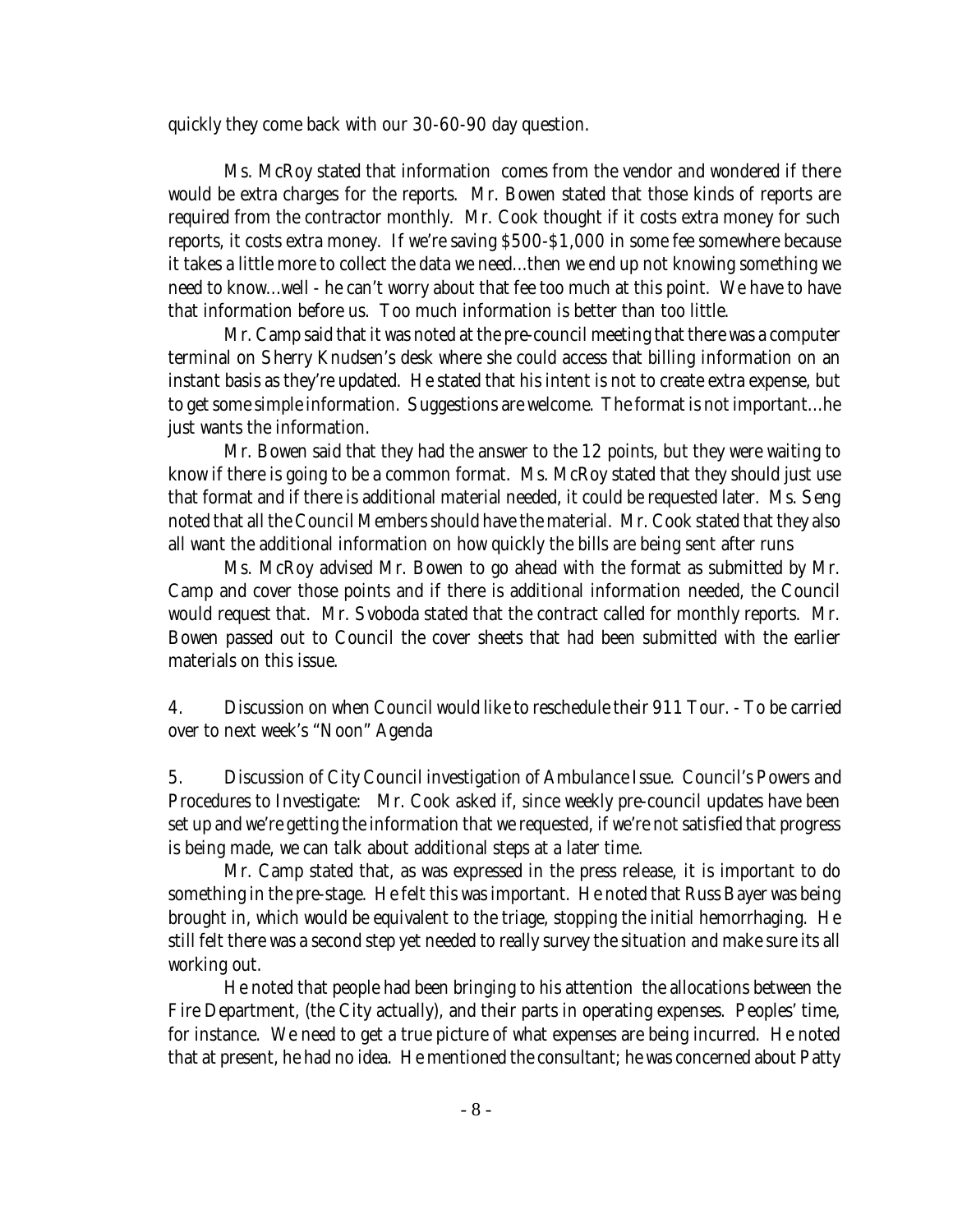West who was employed by the City at \$55,000 per year a year or so ago, and is now being paid \$65.00 per hour as a consultant.

 Mr. Camp stated that he is concerned when he hears Mr. Shannon say that the Fire Department has software and if they'd used it January  $1<sup>st</sup>$ , they would have gotten the billings out. They may not have been perfect, but it would have done the job. In summary, what he was saying is that he wants Council to have the investigation.

Mr. Cook noted that there are obviously issues which need to be checked into. The most important thing is to get the bill collection process working *right now*. If we have to investigate some other issues relating to this process, maybe that is something we can do. As far as the billing issue, you're talking about a consultant vs. a City employee. Mr. Cook stated that these were things on which Mr. Camp could just ask the Administration for a response. Mr. Camp responded by saying that he wanted an independent entity to come in and look at the system.

Mr. Cook asked if it was known what Russ Bayer was going to be doing in that regard. What questions can we ask him? Mr. Camp pointed out that he was reporting to the Mayor, not to the Council. Mr. Bowen stated that Russ will be the independent ambulance [inaudible]. If Russ wants to look into some other area, he has a free reign. Mr. Camp noted that he just does not know what information is out there and he wants some independent authority to find out and get somebody to find out where the problems lie. He noted that there may not be any problems, but he wanted it cleared up now so we don't find out five months from now that there is more stuff for concern.

Mr. Cook stated that he felt they needed a clear-cut mission if they were going to embark on spending resources to investigate. Mr. Camp agreed. Mr. Cook noted that we have a mission and that is to get the billing system working and monitored carefully 'til we're sure it is [working]. Beyond that, he thought we would just need to have more discussions. Mr. Camp stated that he was having Dana preparing for consideration a resolution to be introduced next week. Mr. Cook stated that we could continue the discussion then.

Mr. Friendt commented that if we keep mixing the two up... He noted that he would do everything in his power to keep the Council focused on getting this corrected and running properly; and recorded properly. That should be one of the outcomes - that we will have good management reports. To him, that was vital as one piece. If we decide to go back and look at what happened and how we got here [fine], but he did not want to get distracted at this point in terms of saying this is triage, but we want more data and wanting people to be looking inside.

Mr. Friendt stated that, especially if we're two weeks away [from results] he did not think it helps, while you're bailing water to try to decide who steered the boat into the rocks. First we have to get this thing floating right. We've got to do some of the things that it appears might not have been done in the first place in terms of management control. He thought we all shared the idea that it's pretty amazing that we're this far along to have this kind of a problem, this deep. He noted that no organization that he has ever been involved in would have allowed it to go this far. He felt it was because we may not have had clear-cut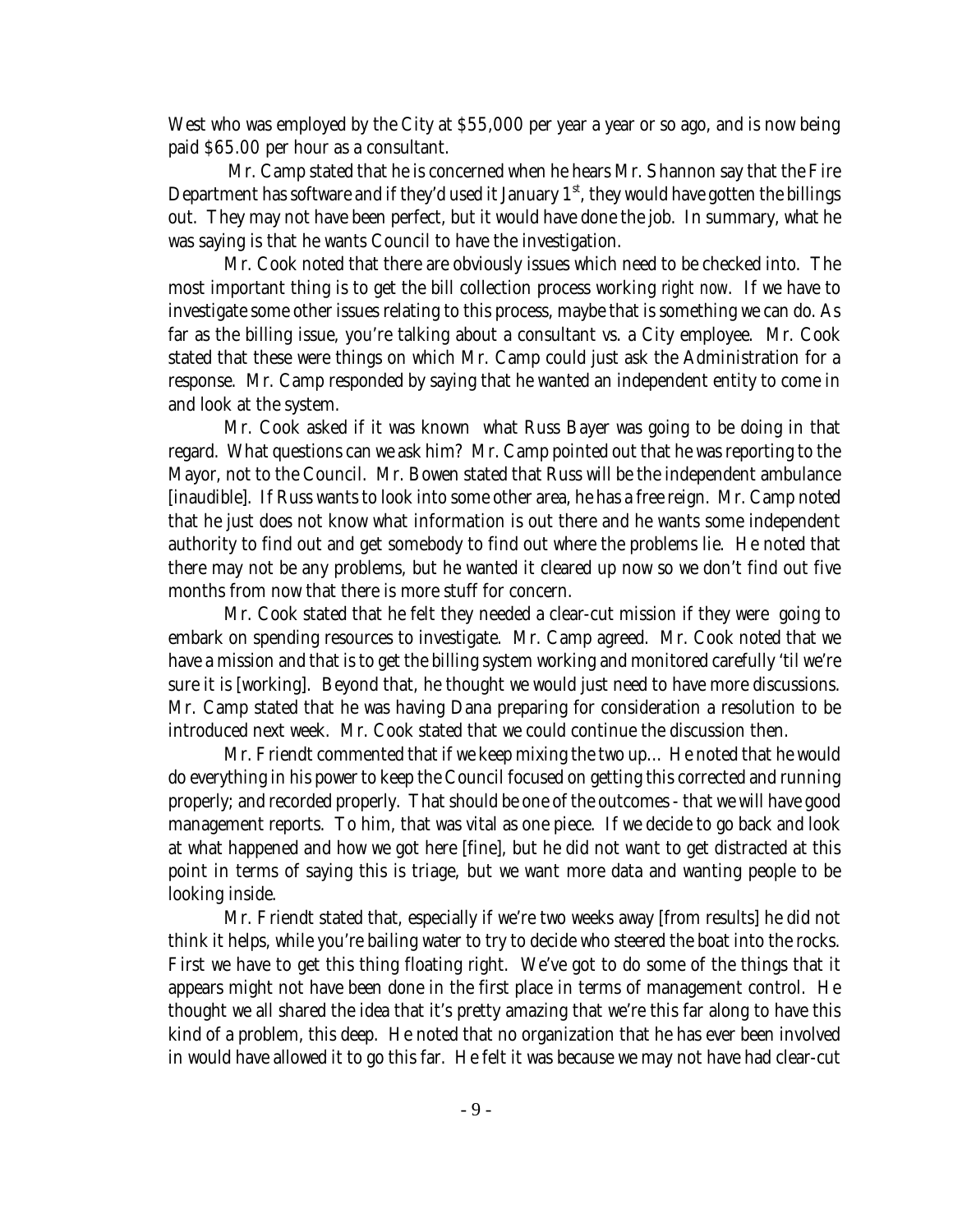performance measurements with a management system in place to be looking at those performances. That is where he would like to get to in these next two weeks.

Mr. Svoboda stated that we might be able to compromise this out by, instead of having Russ Bayer answer to the Mayor, having him answer to the Council instead. Mr. Svoboda noted that Russ is more than qualified to be able to recognize multiple problems that may exist. If he reports to us, we would have that response a little bit quicker as opposed to reporting to the Mayor and having the Mayor holding the information back.

 Mr. Cook stated that we might want to keep him on beyond just the immediate need, but we have the immediate concern right now. Mr. Svoboda noted that's an added expense. Ms. McRoy stated that the power rests with the Mayor. Mr. Svoboda stated that it was his understanding that there is not even a contract. Mr. Bowen responded that Dana should be working on that. Mr. Roper stated that he had what the old one was, but he was not sure what the wording was.

Mr. Friendt stated that Russ's job is primarily to focus on the task we have at hand and that is to get it running smoothly and properly; not to go back.... Mr. Bowen stated that the Mayor had also indicated to Russ that, as he looked at things, if there were other things he wanted to look into, to tell the Mayor. He was open.

Mr. Svoboda said that he would amend his suggestion then to say that Russ would respond or report to both the Council and the Mayor, as opposed to just the Mayor, or just to the Council. Mr. Svoboda asked if Mr. Bowen would bring that up to Don and see what his thoughts might be. That way we'll have a little more one-on-one.

Mr. Cook stated that what it would come down to is that Council could communicate with Russ directly and have him report back to Council without having to filter that through the Mayor or administration, even though he would clearly be doing the task for the administration as well.

Ms. Seng noted that she really liked what Mr. Svoboda has suggested. She thought it would really be good if Russ Bayer could report to the Council also, if the Mayor would agree to that, so we would hear the reports as well as the Mayor - at the same time. Mr. Bowen stated that that was the Mayor's intention. Mr. Cook asked if the contract could be changed accordingly - as it states for whom Russ is working?

Mr. Werner noted that what we're saying is that we all want everybody in the same room at the same table together, which brings him to the pre-council for next week. He noted that Mr. Shannon should be invited....making sure he is here as well as the fire chief in case we have questions, as Glenn did this morning,.

Mr. Friendt indicated that that was one of the suggestions that he made to Mr. Thomas to pass on to Sherry & Mike is that he really believes that we're in this together and Mr. Shannon, in Mr. Friendt's opinion, has just as much pressure on him to do the right thing. Mr. Friendt stated that he would like to see all the partners sitting at the table, focusing on this problem together.